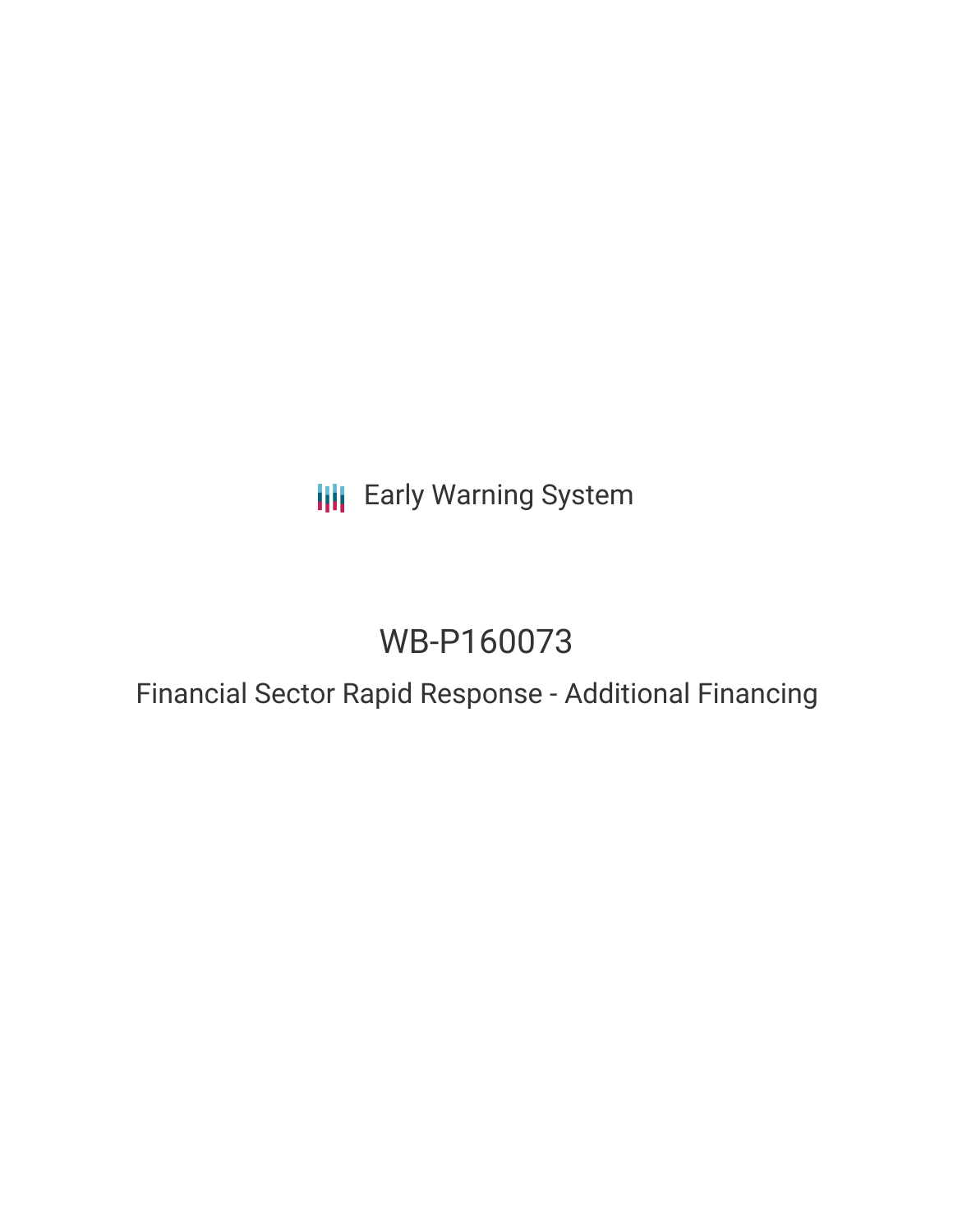

### **Quick Facts**

| <b>Countries</b>               | Afghanistan               |
|--------------------------------|---------------------------|
| <b>Financial Institutions</b>  | World Bank (WB)           |
| <b>Status</b>                  | Active                    |
| <b>Bank Risk Rating</b>        | C                         |
| <b>Voting Date</b>             | 2016-10-27                |
| <b>Borrower</b>                | Government of Afghanistan |
| <b>Sectors</b>                 | Communications, Finance   |
| <b>Investment Type(s)</b>      | Grant                     |
| <b>Investment Amount (USD)</b> | \$20.00 million           |
| <b>Project Cost (USD)</b>      | \$20.00 million           |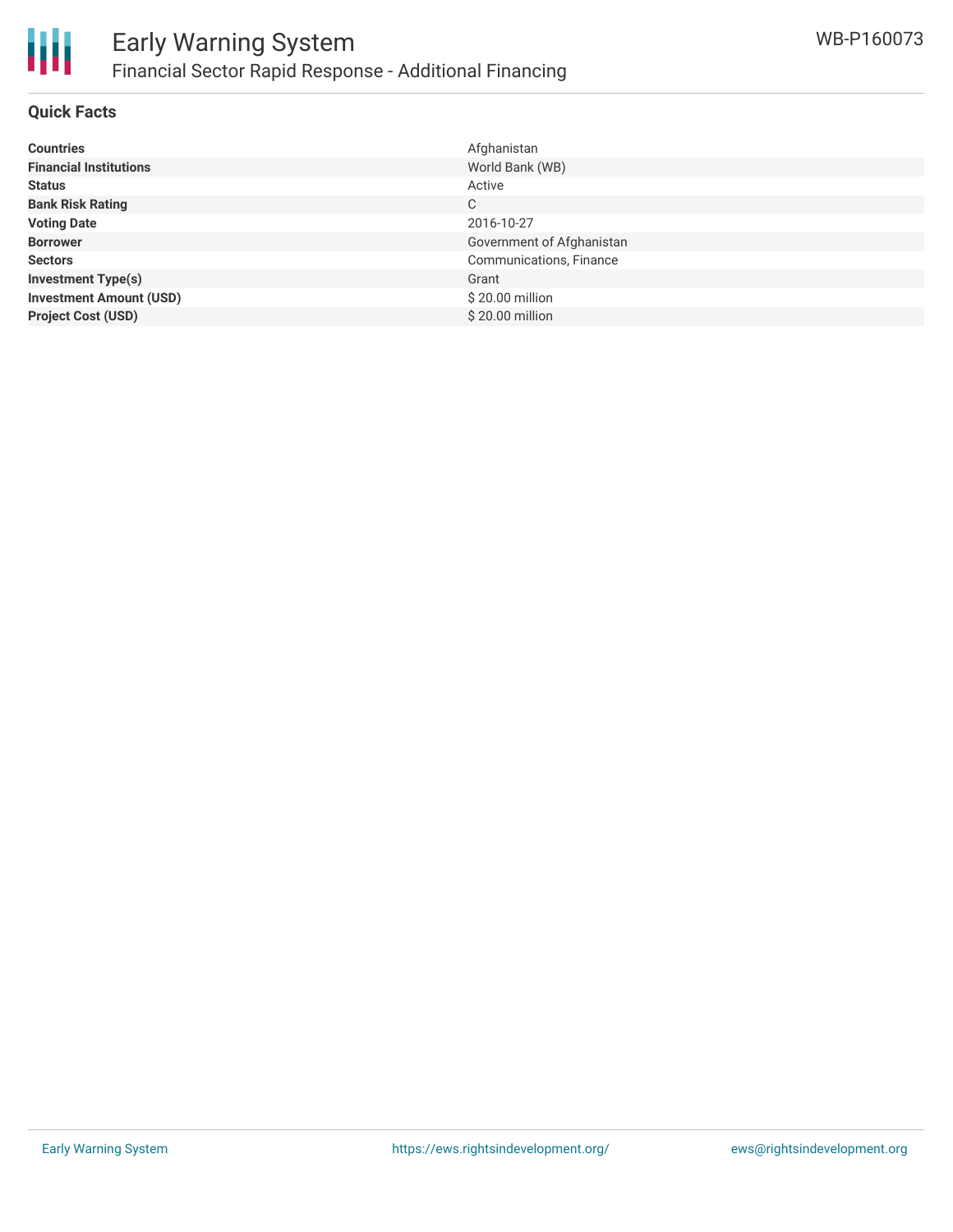

## **Project Description**

This project is an additional funding to Financial Sector Rapid Response Project. The objective of this new project is to assist Da Afghanistan Bank (DAB) (Central Bank of Afghanistan) to develop action plans for improved banking supervision and to establish key building blocks of financial sector infrastructure: payment system, movable collateral registry, and public credit registry. The project has three (3) components; 1) Strengthening of DAB - Provide technical assistance to DAB to upgrade the internal audit functions and implement International Financial Reporting Standards (IFRS); 2) Development of the financial sector infrastructure - Support the development of financial sector infrastructure, including the improvement of internal Information and Communication Technology (ICT) systems of DAB to achieve full automation of core functions, improve operational reliability and enhance operational efficiencies; 3) Technical assistance and training for project implementation - Roll-out a comprehensive skills development program for technical and operational DAB staff, in addition to building capacity of relevant departments to facilitate the implementation of the project activities.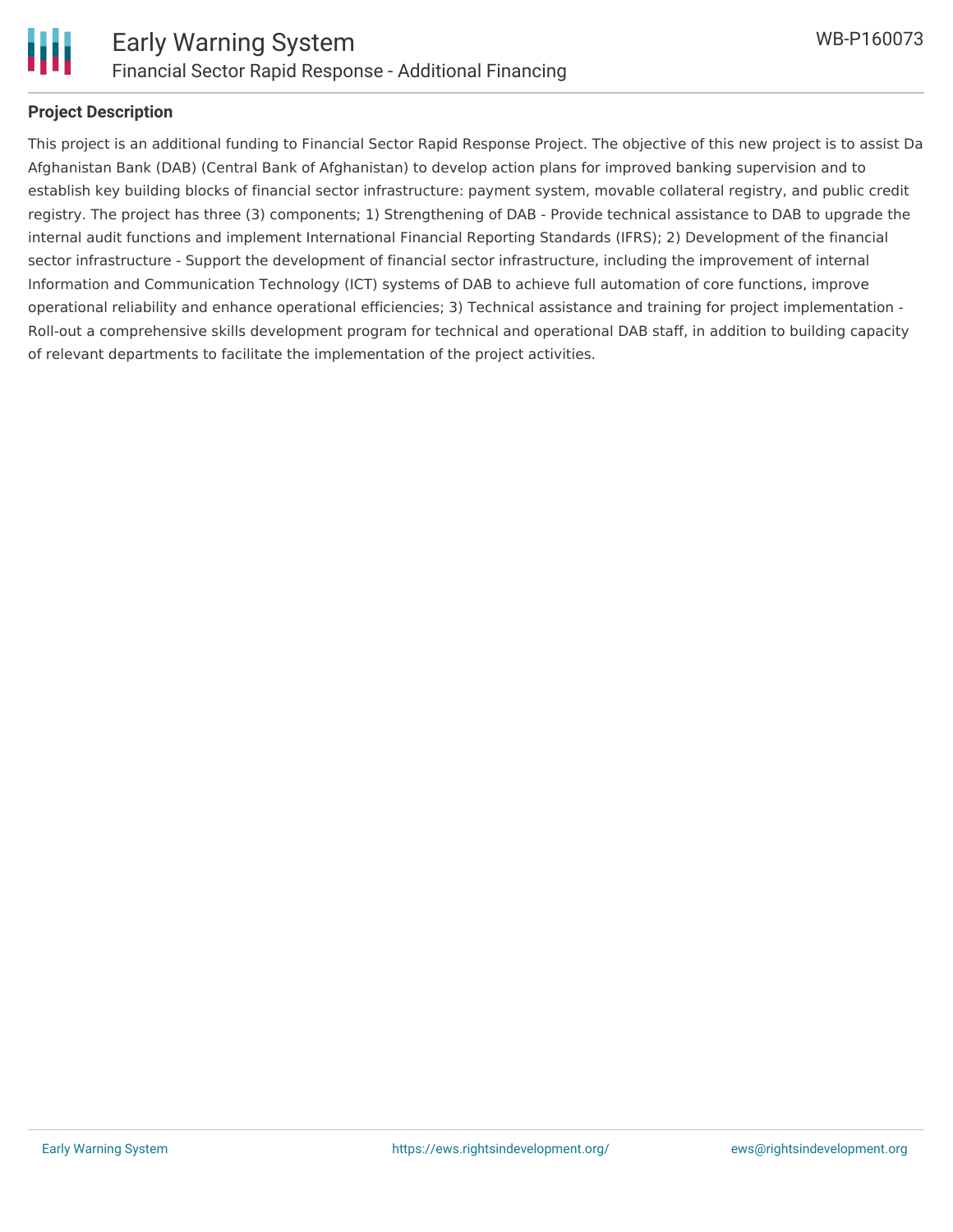

## **Investment Description**

World Bank (WB)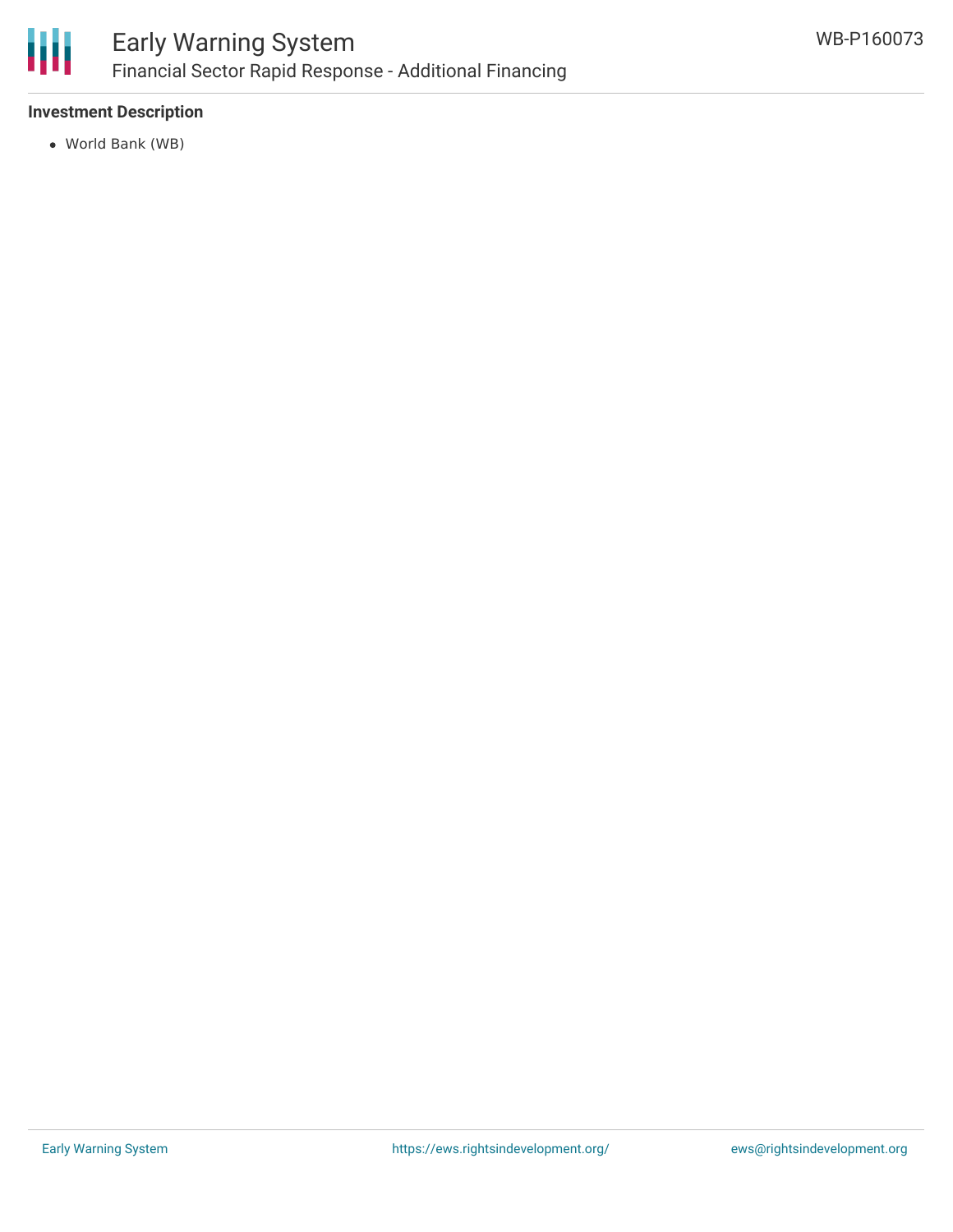

## **Contact Information**

Name: Islamic Republic of Afghanistan Contact: Jabarkhail Title: Head of Aid Management Directorate Email: moheb.jabarkhail@budget.gov.af

ACCOUNTABILITY MECHANISM OF WORLD BANK

The World Bank Inspection Panel is the independent complaint mechanism and fact-finding body for people who believe they are likely to be, or have been, adversely affected by a World Bank-financed project. If you submit a complaint to the Inspection Panel, they may investigate to assess whether the World Bank is following its own policies and procedures for preventing harm to people or the environment. You can contact the Inspection Panel or submit a complaint by emailing ipanel@worldbank.org. You can learn more about the Inspection Panel and how to file a complaint at:

http://ewebapps.worldbank.org/apps/ip/Pages/Home.aspx.